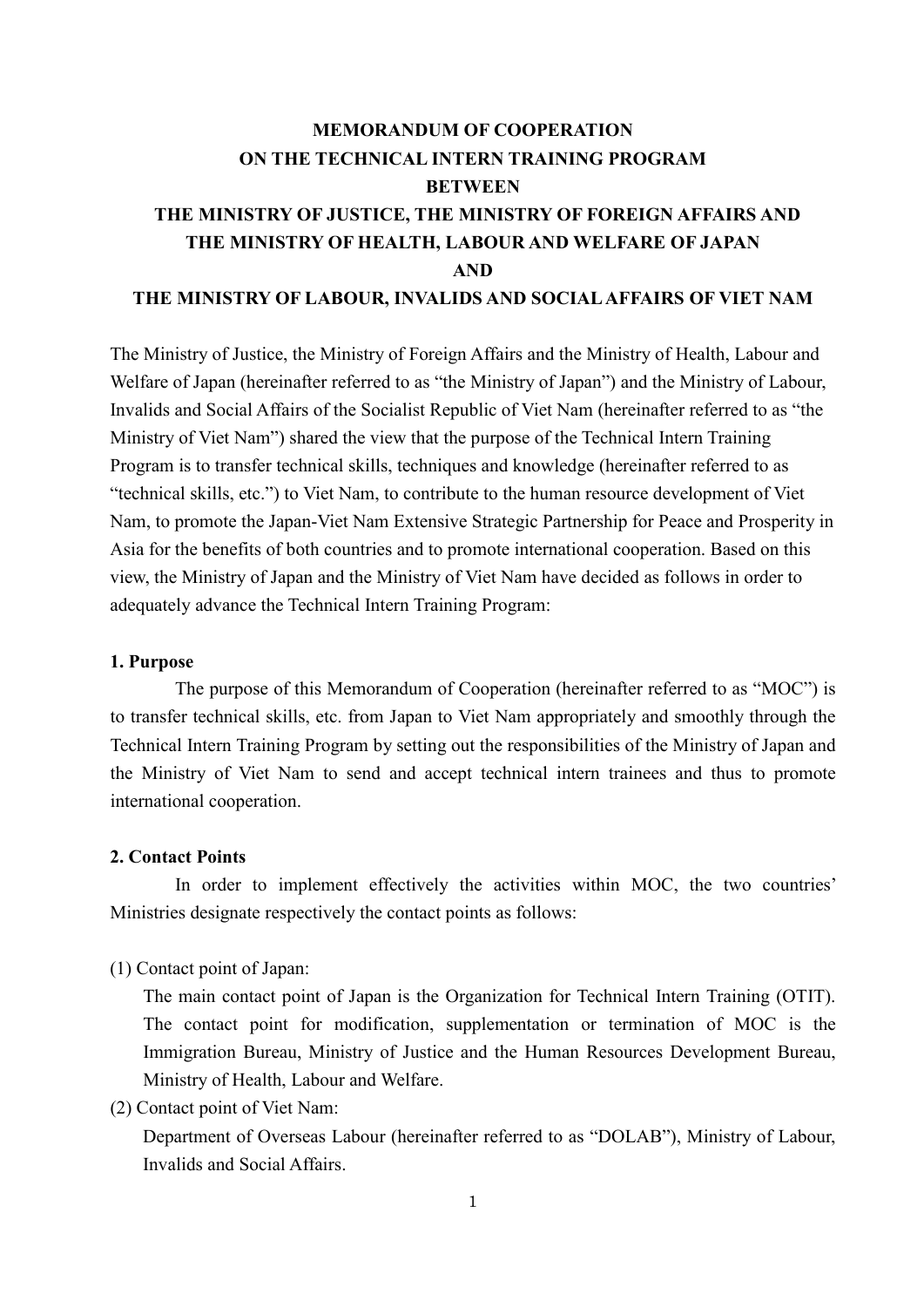### **3. Cooperation Framework**

The cooperation under MOC will be conducted within the scope of the laws and regulations in force in each country. One side will not disclose confidential information of the other side obtained through the cooperation and information exchange within the framework of MOC without the written consent of the other side.

### **4. Cooperation Mechanism**

The Ministry of Japan and the Ministry of Viet Nam will exchange information and cooperate with each other as follows for the appropriate implementation of the Technical Intern Training Program. In appropriate cases (including emergencies, crisis or disasters, etc.), the Ministries of both countries, through the diplomatic mission, will exchange information, solve arising problems and supervise the implementation of activities relating to the Technical Intern Training Program:

### **(1) Consultation, information exchange and processing**

The Ministry of Japan and the Ministry of Viet Nam regularly exchange information on the implementation of policies and changes of policies of the two countries relating to the Technical Intern Training Program. The information exchange will be conducted through written documents and annual meetings;

#### **(2) Problems solving**

The Ministry of Japan and the Ministry of Viet Nam will consult each other in implementing activities under MOC, cooperate with each other in solving arising problems (including but not limitted to disappeared trainees, overstaying trainees and violations of laws and regulations of two countries by Vietnamese Sending Organizations, Japanese Supervising Organizations and Japanese Implementing Organizations), and settle such issues amicably and in close cooperation, through diplomatic missions as deemed appropriate, with each country's relevant ministries and agencies; and

**(3) Violations of laws and regulations by Japanese Supervising Organizations and Vietnamese Sending Organizations**

In order to ensure that the Technical Intern Training Program is conducted in conformity with laws and regulations, the Ministry of Japan and the Ministry of Viet Nam coordinate with each other to supervise and handle violations of laws and regulations of the two countries in the Technical Intern Training Program by Japanese Supervising Organizations and Vietnamese Sending Organizations.

### **5. Responsibilities of each Ministry**

### **(1) Responsibilities of the Ministry of Japan**

(i) To cooperate with the Embassy of Japan and the Consulate General of Japan in Viet Nam and the Ministry of Viet Nam in implementing the Technical Intern Training Program;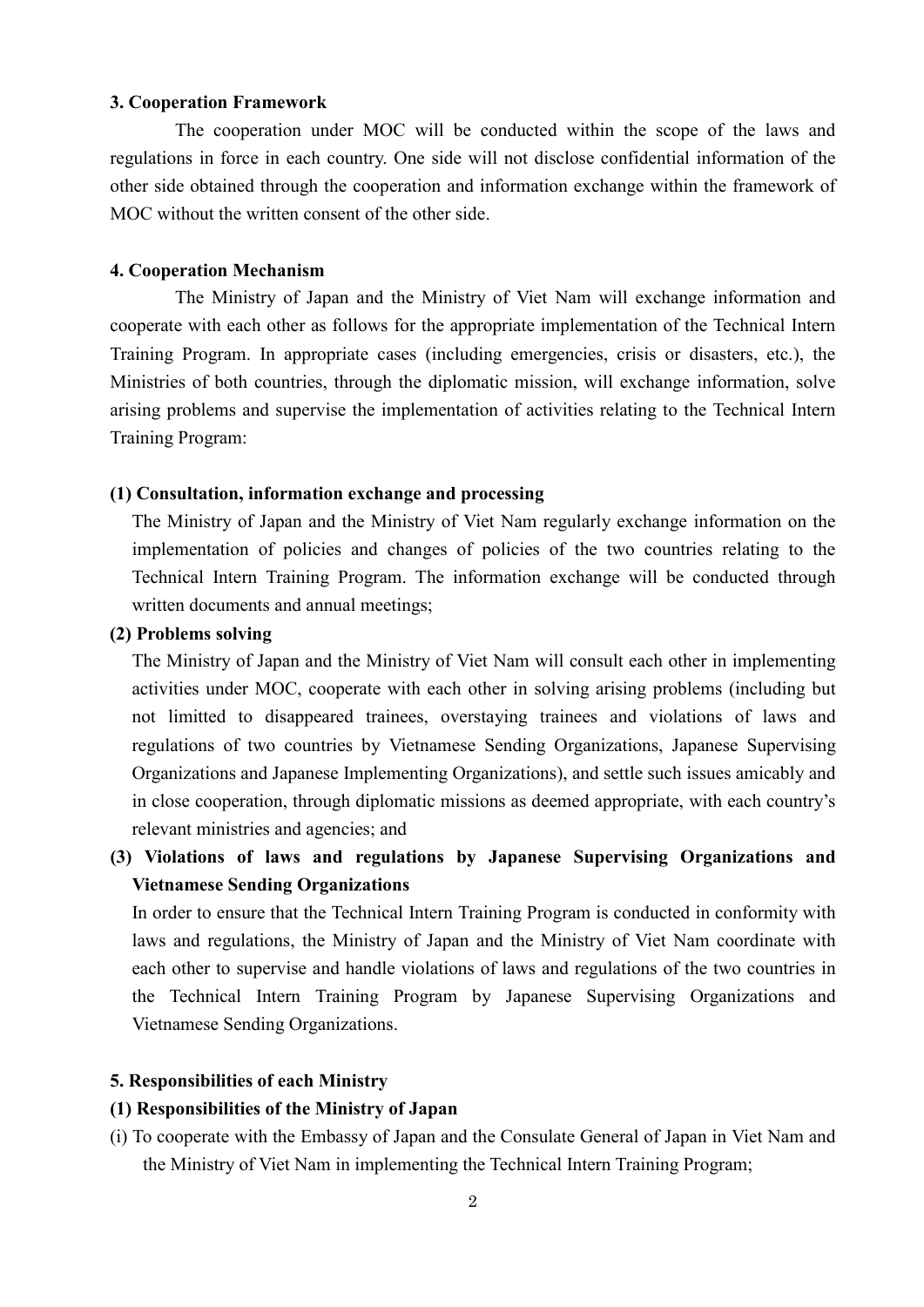- (ii) When the Ministry of Japan receives the information from the Ministry of Viet Nam on a sending organization that intends to send technical intern trainees to Japan and has been approved by the Ministry of Viet Nam to meet Sending Organization's Approving Standards described in Attachment 1 (hereinafter respectively referred to as "Approving Standards" and "Vietnamese Approved Sending Organization"), to make such information publicly available in Japan;
- (iii) To consider only the documents as described in Attachment 6 and accredit the technical intern training plan for trainees on the list approved by DOLAB, which is the agency assigned by the Ministry of Viet Nam, as described in Attachment 3 of MOC;
- (iv) To inform the Ministry of Viet Nam on trainees who are not accepted to enter Japan due to refusal of their intern plan;
- (v) When the Ministry of Japan receives from the Ministry of Viet Nam the information on the revocation of approval of Vietnamese Approved Sending Organizations, to make such information publicly available in Japan;
- (vi) In accordance with the license standards for Japanese Supervising Organizations described in Attachment 4 and with the accreditation standards for technical intern training plans described in Attachment 5, to conduct business relating to the license and the accreditation in an appropriate manner;
- (vii) To take appropriate measures including revocation of license when a supervising organization commits an act which falls under any of the items described in Attachment 7;
- (viii) When informed by the Ministry of Viet Nam about the behaviors of Japanese Supervising Organization which are not in conformity with the licensing standards described in Attachment 4 of MOC or other improper activities of the supervising organization, to investigate, instruct, supervise and handle the organization and then to report the result to the Ministry of Viet Nam.
- (ix) When informed by the Ministry of Viet Nam about the actual condition which is not in conformity with the accreditation standards described in Attachment 5 of MOC or is different from the accredited plan, to investigate, instruct or supervise the Japanese Implementing Organizations, take appropriate measures and then report the results to the Ministry of Viet Nam;
- (x) To take appropriate measures including revocation of accreditation of a technical intern training plan which falls under any of the items described in Attachment 8 (including the case that only the Japanese Supervising Organization or Japanese Implementing Organization violates the standards described in Attachment 9 of MOC);
- (xi) To provide the Ministry of Viet Nam with the list of licensed Japanese Supervising Organizations;
- (xii) When the Ministry of Japan takes administrative measures against a Japanese Supervising Organization by revoking the license or issuing an order for suspension of operation and issuing an order for improvement in accordance with Article 36 of the Act on Proper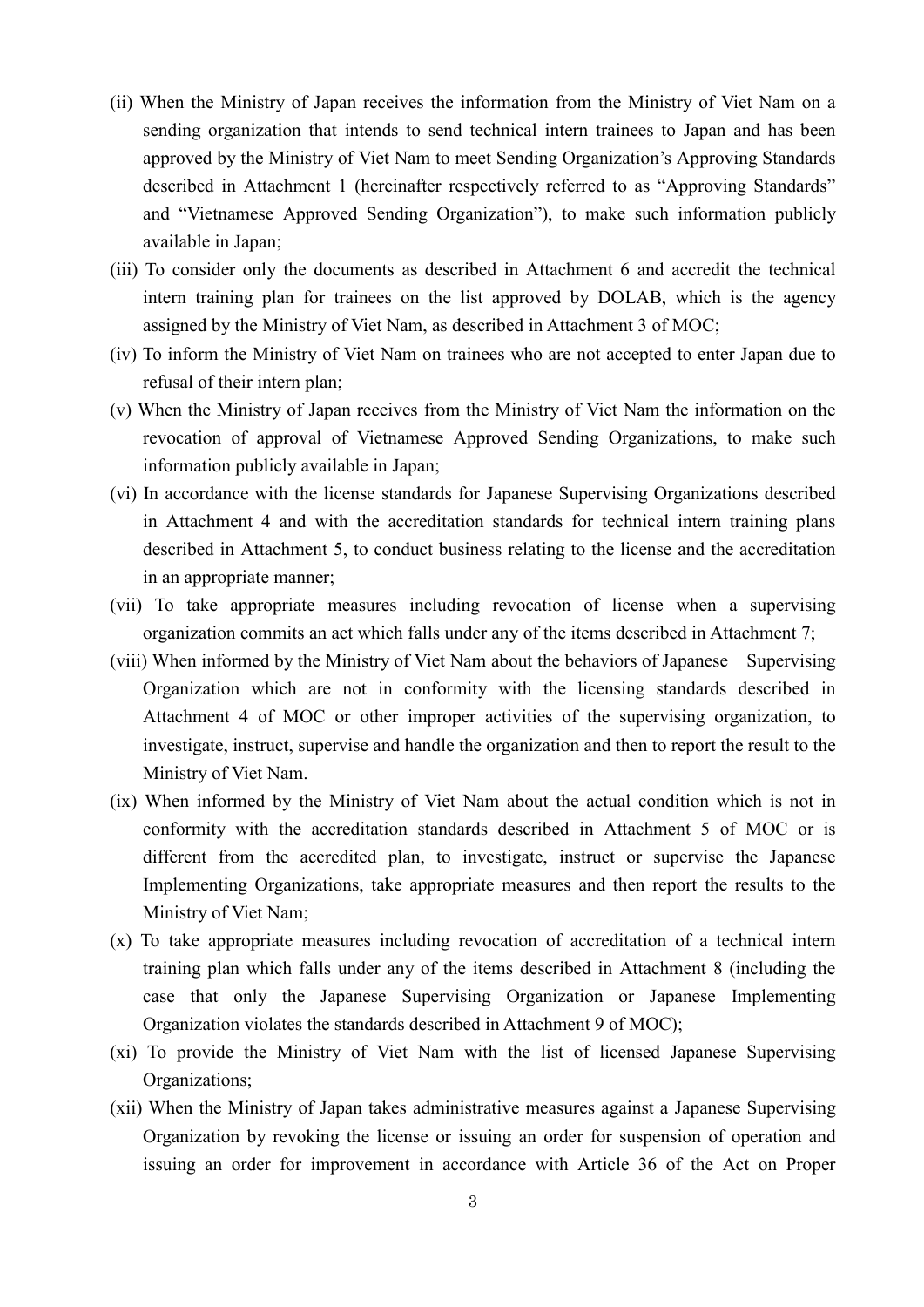Technical Intern Training and Protection of Technical Intern Trainees (hereinafter referred to as "the Act"), or administrative measures against a Japanese Implementing Organization by revoking an accreditation of technical intern training plan or issuing an order for improvement in accordance with Article 15 of the Act, to notify the results to the Ministry of Viet Nam;

- (xiii) To inform the Ministry of Viet Nam about the violations by Vietnamese Approved Sending Organizations and Japanese Supervising Organizations for taking appropriate measures against those violations.
- (xiv) To protect rights and legitimate benefits of Vietnamese technical intern trainees during their stay in Japan;
- (xv) To provide neccessary information at the request of the Ministry of Viet Nam for the purpose of checking information on the implementation of the Technical Intern Training Program, the relating information on the assessment, modification of the Technical Intern Training Program and additions of occupations for technical intern trainees;
- (xvi) To accept only those technical intern trainees of Viet Nam who are sent by Vietnamese Approved Sending Organizations after the commencement of cooperation under MOC. However, Japan may not accept technical intern trainees of Viet Nam in case that a technical intern plan related to the technical intern trainee is not approved and so forth, even if they are sent from Vietnamese Approved Sending Organizations;
- (xvii) To substitute approval of a Vietnamese Sending Organization by the Ministry of Viet Nam for the recommendation on a Vietnamese Sending Organization by a public authority of Viet Nam after the commencement of cooperation under MOC; and
- (xviii) To require submission of the documents described in Attachment 3 and 6, which should be prepared by Vietnamese Approved Sending Organizations and technical intern trainees, in carrying out examinations of applications for the license and accreditation.

### **(2) Responsibilities of the Ministry of Viet Nam**

- (i) To cooperate with the Embassy of Viet Nam and the Consulates General of Viet Nam in Japan and the Ministry of Japan in implementing the Technical Intern Training Program;
- (ii) To ensure that the recommendation, which is made by a public authority on a Vietnamese Sending Organization that is considered to have the ability to properly coordinate the applications of the technical intern trainees for the supervising-organization-type of the Technical Intern Training Program to Japanese Supervising Organizations (the recommendation stipulated in paragraph 1, Article 25 of the Ordinance for Enforcement of the Act on Proper Technical Intern Training and Protection of Technical Intern Trainees) may not be made by any public authorities other than the Ministry of Viet Nam;
- (iii) To check whether or not Vietnamese Sending Organizations that intend to send technical intern trainees to Japan meet the Approving Standards and to give approval when the Vietnamese Sending Organizations are considered to meet the Approving Standards;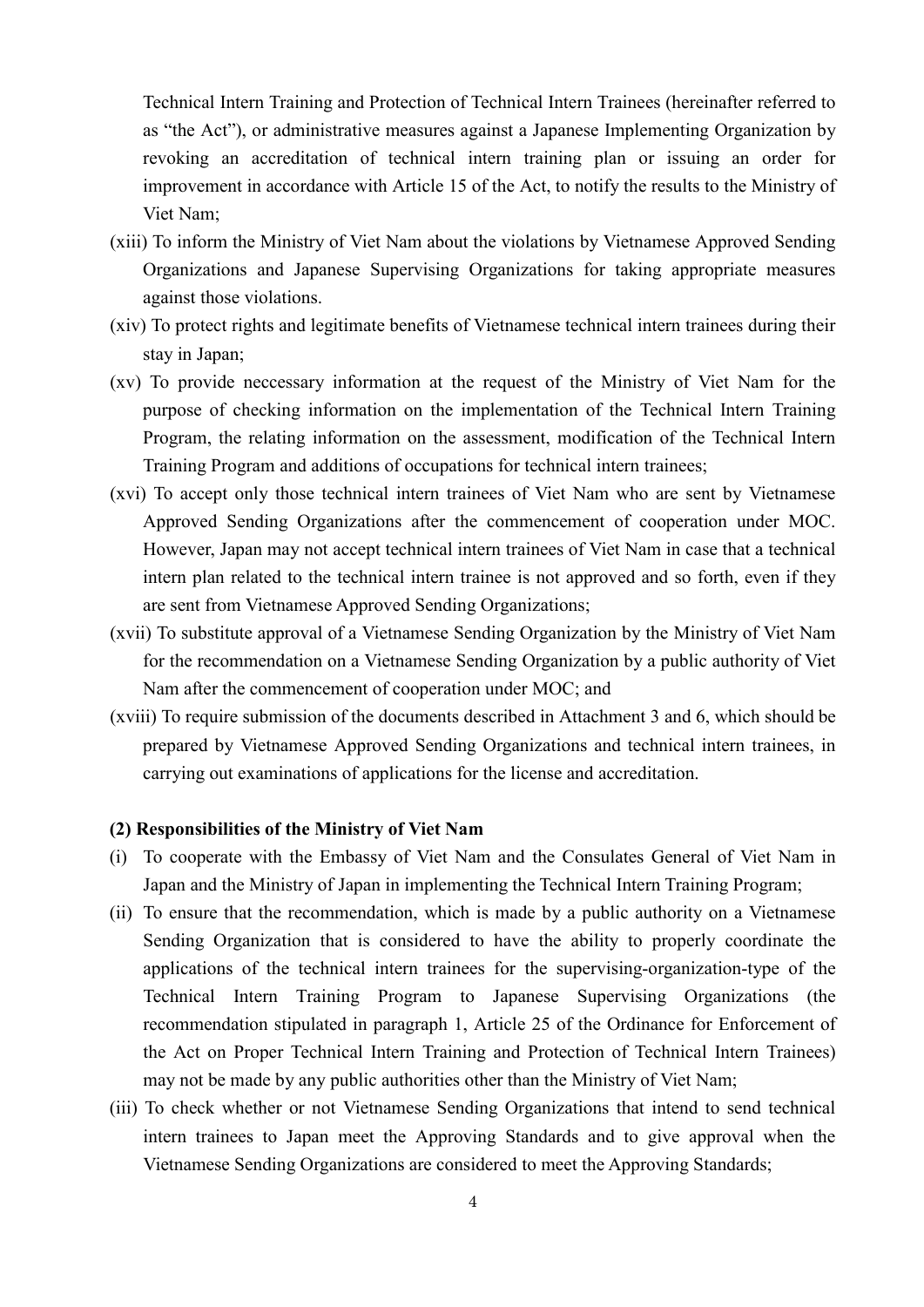- (iv) To make the names and other information of the Vietnamese Approved Sending Organizations publicly available and to provide the Ministry of Japan with the information on the Vietnamese Approved Sending Organizations in the form described in Attachment 2;
- (v) To approve the trainee list described in Attachment 3 in order for the Ministry of Japan to consider the accreditation of technical intern training plans;
- (vi) To provide guidance to Vietnamese Approved Sending Organizations in order to select and send technical intern trainees in an appropriate manner, to revoke the approval when the Ministry of Viet Nam considers that an Vietnamese Approved Sending Organization no longer meets the Approving Standards, and to notify the results to the Ministry of Japan;
- (vii)When the Ministry of Viet Nam is informed by the Ministry of Japan that an Vietnamese Approved Sending Organization seems to have exercised activities inconsistent with Approving Standards or other improper activities, to investigate, instruct, supervise over the Vietnamese Approved Sending Organization in question, and then report the results to the Ministry of Japan;
- (viii) To instruct, manage and supervise the operation of Vietnamese Approved Sending Organizations and take appropriate sanctions toward Vietnamese Approved Sending Organizations which violate regulations described in Attachment 1 of MOC;
- (ix) To cooperate on follow-up surveys conducted by the Ministry of Japan concerning the situation of utilization of acquired technical skills, etc. after the technical intern trainees return to Viet Nam, by, in particular, providing guidance to Vietnamese Approved Sending Organizations in order to obtain accurate feedbacks from as many as those former technical intern trainees; and
- (x) To provide the Ministry of Japan with information required, when the Ministry of Viet Nam receives inquiries from the Ministry of Japan pertaining to guidance and supervision records exercised over the Vietnamese Approved Sending Organizations, records related to the Approval of Sending Organizations, matters related to the types of job categories in demand for technical transfer in Viet Nam and so forth.

### **6. Trainees under Individual Enterprise Type Technical Intern Training**

The provisions of 1 to 3, 4 (except for  $(3)$ ),  $(i)$ ,  $(vi)$  (except for those concerning Japanese Supervising Organizations), (ix), (x) (except for those concerning Japanese Supervising Organizations), (xii) (except for those concerning Japanese Supervising Organizations), (xiv) and (xv) of (1), and (i), (ix) (except for those concerning Japanese Supervising Organizations) and (x) of (2) of 5, and 7 of MOC will also be applied to Individual Enterprise Type Technical Intern Training.

Individual Enterprise Type Technical Intern Training refers to training, as described in Attachment 10, where a foreign national who is an employee of an oversea establishment of a Japanese public or private organization or a foreign national who is an employee of a foreign public or private organization that has a close relationship with a Japanese public or private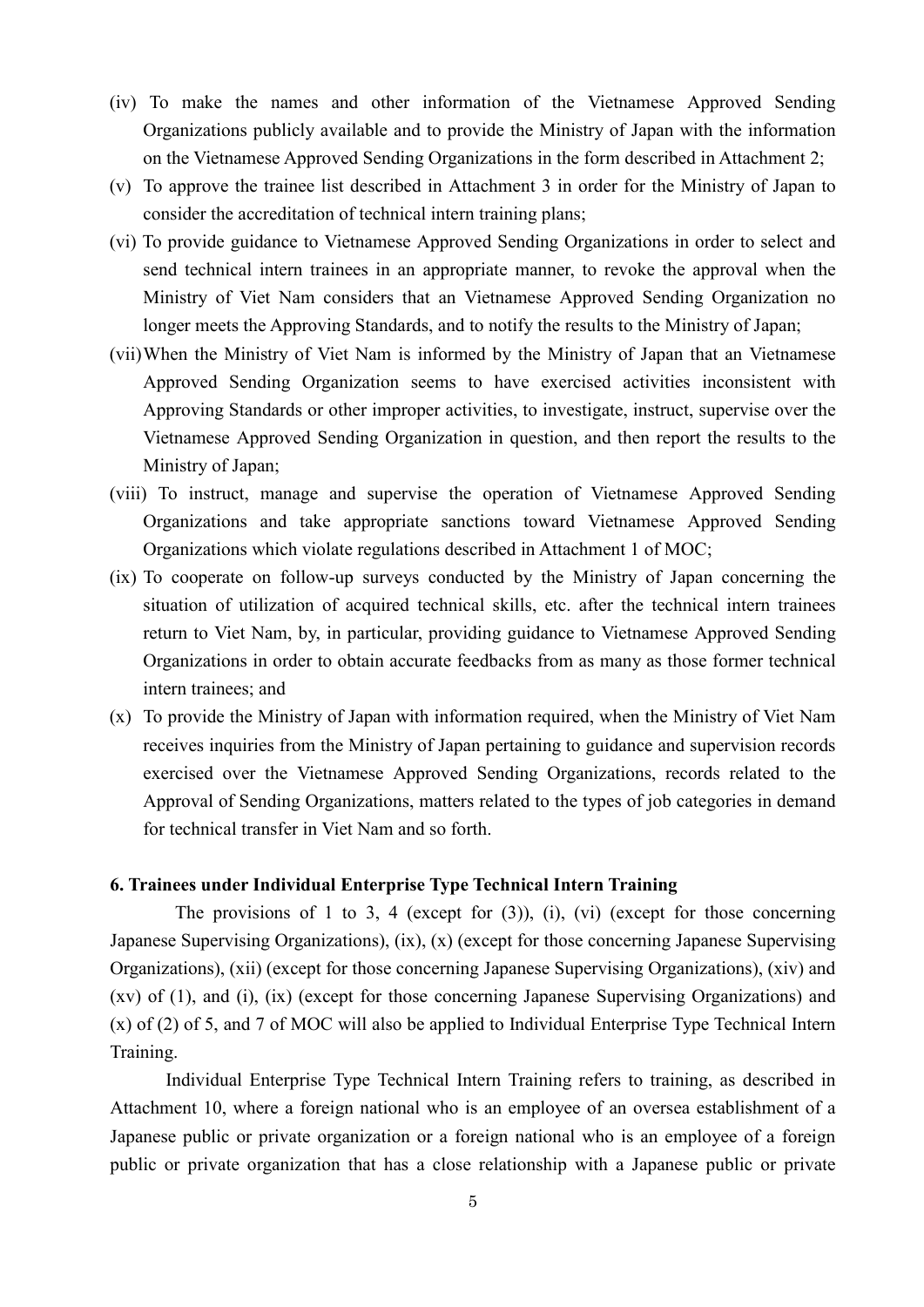organization engages in activities relating to skills, etc. under an employment contract with such Japanese public or private organization.

### **7. Commencement, Termination and Language**

The cooperation under MOC is conducted in 5 continuous years starting from the 1st November 2017 and will automatically extend 5 more years if none of the Ministries informs the other Ministry of its intention to terminate MOC at least 60 days before the expiry date. In case either Ministry wishes to terminate MOC before the end of the 5 year period, it will inform the other Ministry by writing at least 90 days before the date of termination. However, the termination of MOC will not affect the activities being conducted under the framework of MOC.

The contents of MOC will be modified or supplemented as necessary with written consent from both Ministries.

MOC is made in English, signed on the 6th June, 2017 in Tokyo, Japan.

**For the Ministry of Justice of Japan For the Ministry of Labour, Invalids and Social Affairs of Viet Nam**

**For the Ministry of Foreign Affairs of Japan**

**For the Ministry of Health, Labour and Welfare of Japan**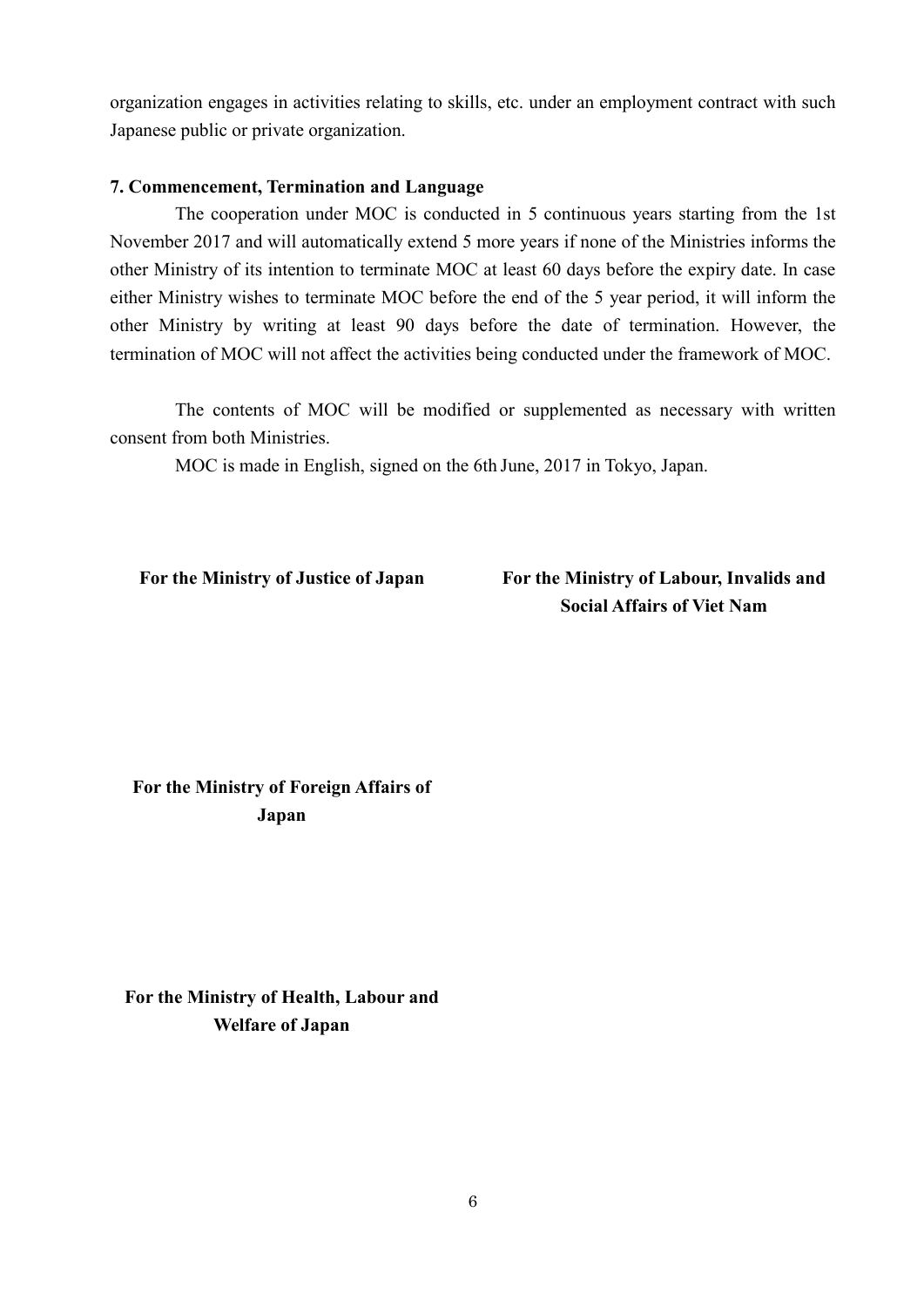Attachment 1

# **Approving Standards for Vietnamese Sending Organization (Company sending Vietnamese technical intern trainees to Japan)**

I. Vietnamese Sending Organizations must meet all of the following standards to be approved to send technical intern trainees to Japan:

- (1) To have a license on sending Vietnamese workers to work abroad under contract issued by the Ministry of Viet Nam and have sufficient ability to send Vietnamese technical intern trainees to Japan;
- (2) To appropriately select and send to Japan only those who are motivated to engage in technical intern training with the understanding the objectives of the Technical Intern Training Program and contribute to the economic development of Viet Nam by making use of the achievement through the technical intern training after returning to Viet Nam;
- (3) To clearly specify the calculating criteria of commissions and any other fees to be collected from 'technical intern trainees and/or technical intern trainee candidates' (hereinafter referred to as "trainees and candidates") and make the criteria publicly available, and to explain the detail of such commissions and other fees to trainees and candidates in order to obtain their understanding sufficiently;
- (4) To cooperate with Japanese Supervising Organizations in managing Vietnamese technical intern trainees in Japan and providing them with necessary support, such as finding occupation in order for them to appropriately utilize the acquired technical skills, etc. after they return to Viet Nam;
- (5) With respect to the appropriate implementation of the Technical Intern Training Program as well as the protection of technical intern trainees, to respond the requests from the Minister of Justice of Japan, the Minister of Health, Labour and Welfare of Japan or the Organization for Technical Intern Training. Such requests include cooperation on follow-up surveys on the technical intern trainees who returned to Viet Nam after completing the technical intern training;
- (6) As for the Vietnamese Sending Organization and its board members, if they had been sentenced to imprisonment or more severe penalty in Japan or in Viet Nam, at least five years have elapsed after the penalty had been completed or the penalty has been exempted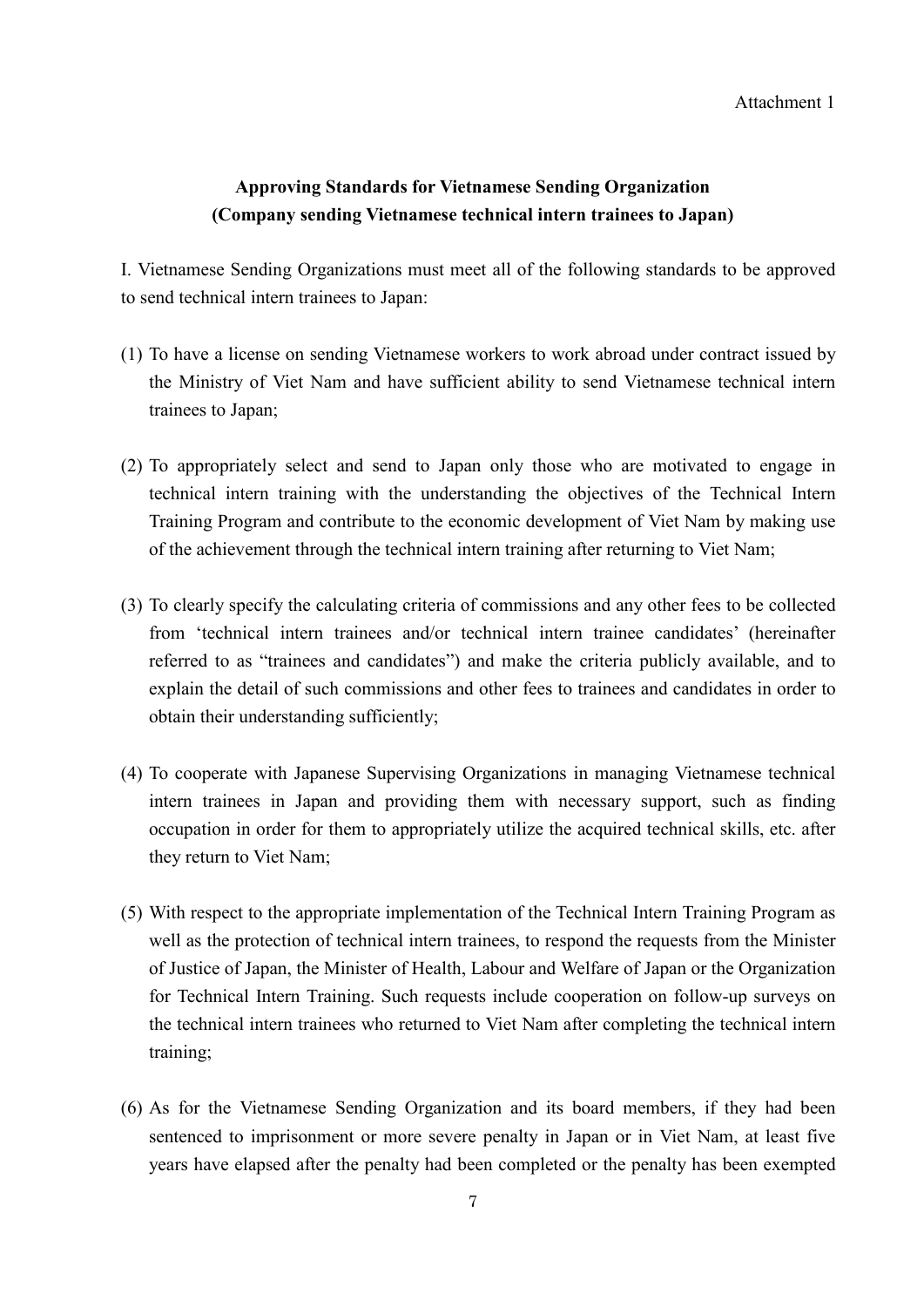from the execution;

- (7) To carry out any projects in accordance with the laws and regulations of Viet Nam;
- (8) As for the Vietnamese Sending Organization and its board members, to have never conducted any of the following acts within the preceding five years:
	- (a) In connection with technical intern training, administering money or other properties of trainees and candidates, their relatives or other persons concerned, regardless of any reasons such as collecting deposits or any other purposes against laws and regulations of both countries;
	- (b) Concluding any contracts that impose monetary penalties or that expect undue transfer of money or other properties, for the violation of the contracts in relation to technical intern training;
	- (c) Human rights infringements against trainees and candidates such as assaults, intimidations, and restrictions of freedom; and
	- (d) With regards to the procedures of the Technical Intern Training Program as well as the immigration program in Japan, to use or provide forged, altered or false documents, pictures or drawings with the intention of obtaining permissions fraudulently.
- (9) As for the Vietnamese Sending Organization and its board members, to have never conducted any of the following acts since the commencement of MOC:
	- (a) To allow brokers to intervene in the recruiting of technical intern trainees or the cooperation in dispatching and accepting technical intern trainees between Vietnamese Sending Organizations and Japanese Supervising Organizations or having the act of bribing, paying commission fees to Japanese Supervising Organizations;
	- (b) With regards to the procedures of the Technical Intern Training Program as well as the immigration program in Japan, to use or provide forged, altered or false documents, pictures or drawings with the intention of obtaining permissions fraudulently;
	- (c) Not to comply with contracts signed with technical intern trainees and Japanese Supervising Organizations or sign secret contracts with technical intern trainees and Japanese Supervising Organizations with fraudulent provisions;
	- (d) To lend the legal status to other organizations to send Vietnamese technical intern trainees to Japan;
	- (e) To provide information and report insufficiently or incorrectly to Japanese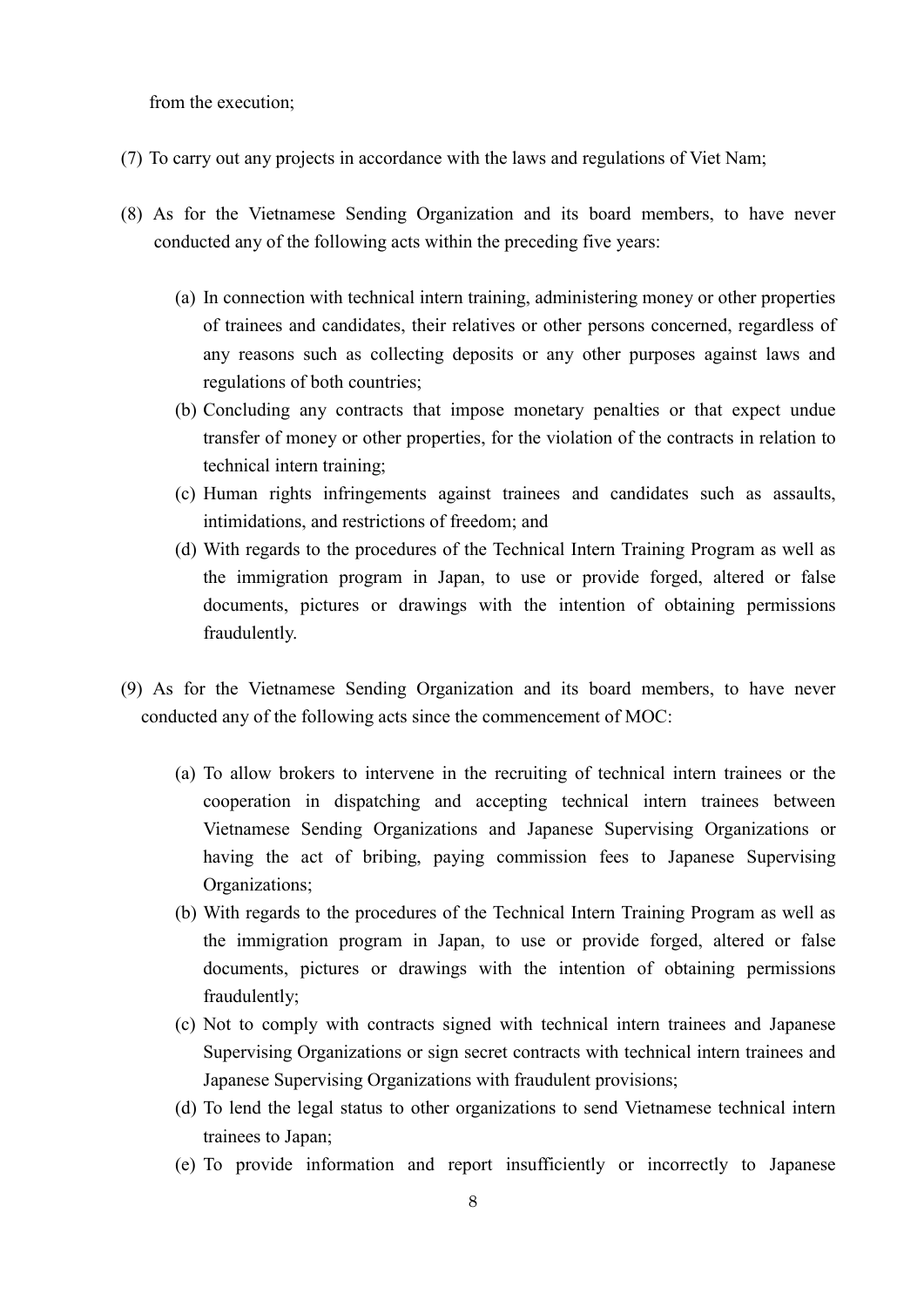Supervising Organizations and authorized agencies of the two countries; and

- (f) Other violations of current laws and regulations of the two countries relating to the Technical Intern Training Program.
- (10) In coordinating applications for technical intern training to supervising organizations in Japan, to confirm with technical intern trainee candidates that trainees and candidates, their relatives or other persons concerned have never been involved in the acts set out in (a) and (b) of paragraph (8);
- (11) To acknowledge the importance of addressing disappearance of technical intern trainees and to cooperate with Japanese Supervising Organizations and make efforts to prevent technical intern trainees from disappearing; and
- (12) To have other necessary capacities to appropriately coordinate applications for the Technical Intern Training Program to Japanese Supervising Organizations.
- II. After being approved as having sufficient capacities to send technical intern trainees to Japan, those Vietnamese Approved Sending Organizations which do not satisfy or violate one of the standards supecified in the section I above will be eliminated from the list of Vietnamese Approved Sending Organizations.
- III. The contact points of two countries will discuss and confirm specific conditions on the ability of Vietnamese Sending Organizations.

**\*** In terms of approving Sending Organization in Viet Nam, the Ministry of Viet Nam will commence the procedure from 1st August 2017 and provide a full list of Vietnamese Approved Sending Organizations with the Ministry of Japan by 1st April 2018. The Ministry of Japan will accept only those trainees who are sent by Vietnamese Approved Sending Organizations on the list from 1st September 2018.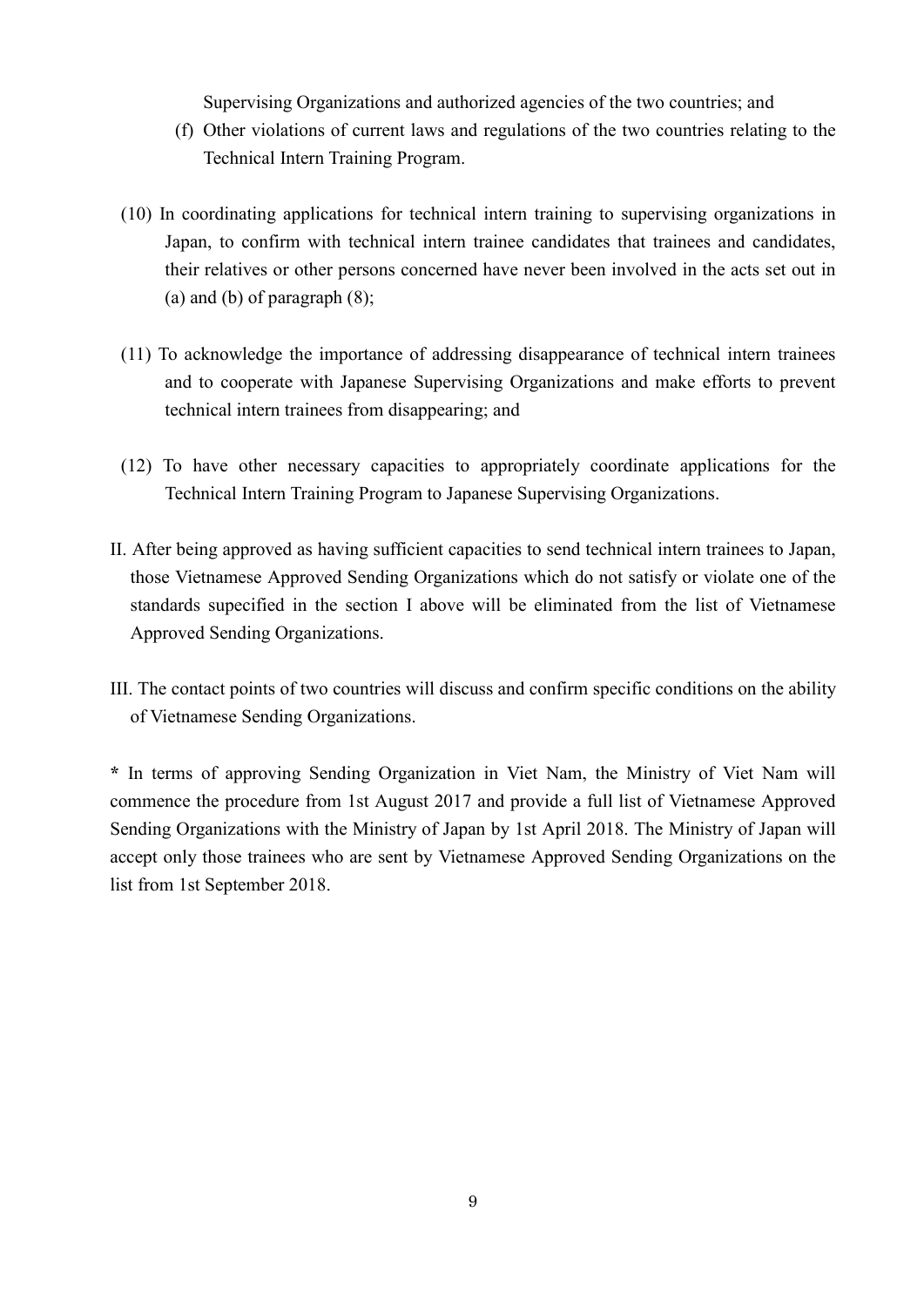|                        | Attachment 2                                                                       |
|------------------------|------------------------------------------------------------------------------------|
|                        | Date : $\frac{1}{\sqrt{1-\frac{1}{2}} \cdot \frac{1}{2}}$                          |
|                        | Outline of Vietnamese Approved Sending Organization                                |
|                        |                                                                                    |
|                        |                                                                                    |
|                        |                                                                                    |
|                        |                                                                                    |
|                        |                                                                                    |
|                        |                                                                                    |
|                        |                                                                                    |
|                        |                                                                                    |
|                        | Date of approval:                                                                  |
|                        |                                                                                    |
|                        |                                                                                    |
|                        |                                                                                    |
|                        |                                                                                    |
|                        | Number of full-time employees (the number of employees involved in sending work) : |
| $($ $)$                |                                                                                    |
| (position)             | Name of person in charge of the Technical Intern Training Program :                |
|                        |                                                                                    |
|                        |                                                                                    |
| (TEL)                  | (FAX)                                                                              |
|                        |                                                                                    |
|                        |                                                                                    |
| Contact point in Japan |                                                                                    |
| $(Name)$ :             |                                                                                    |
|                        | (Name of representative (In the case of a company/organization)):                  |
|                        |                                                                                    |
|                        |                                                                                    |
| (TEL)                  | (FAX)                                                                              |
| (Email)                | <u> 1989 - Johann Barbara, martxa eta politikaria (h. 1989).</u>                   |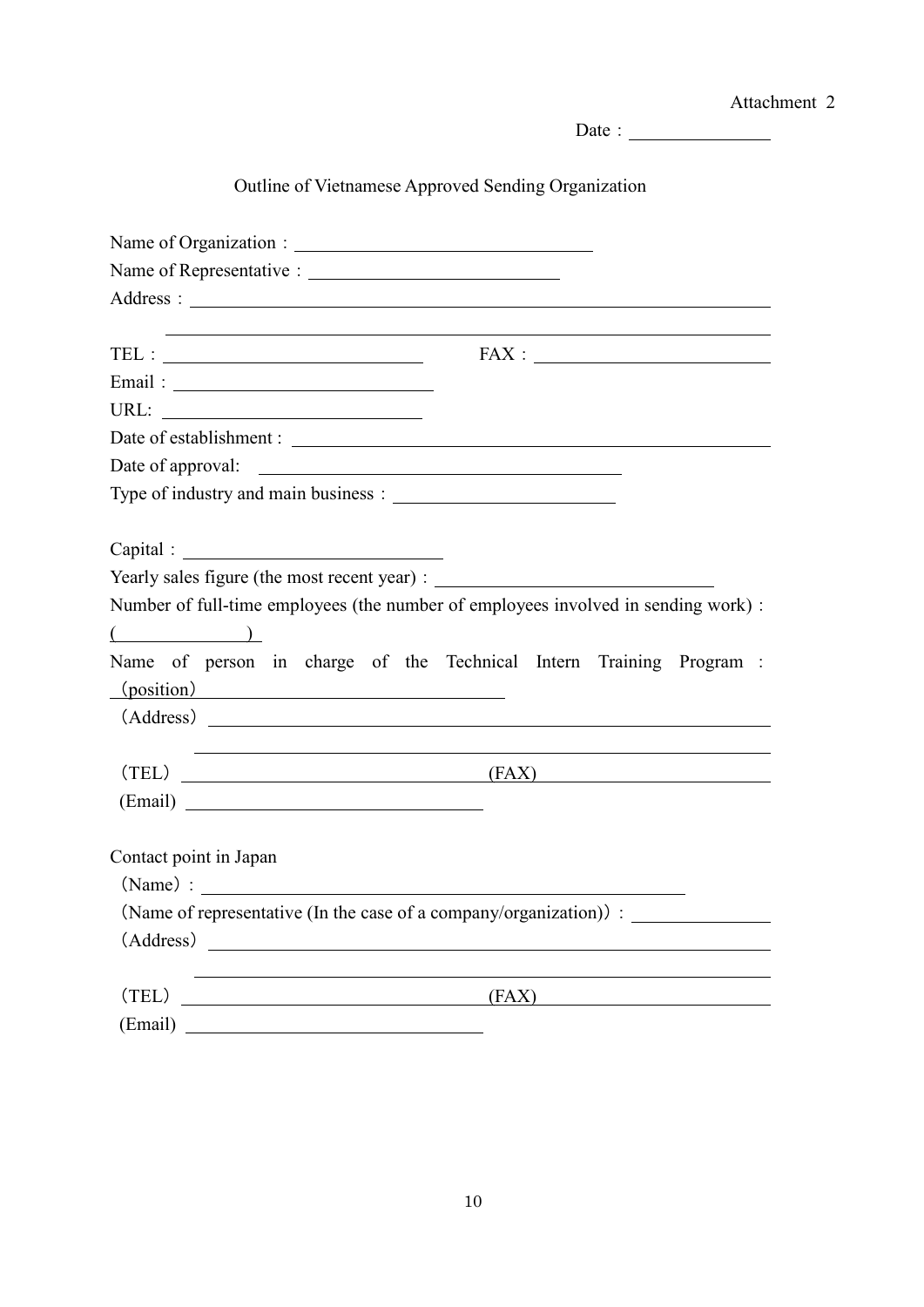# **LIST OF TECHNICAL INTERN TRAINEE CANDIDATES**

### **1. Information of Vietnamese Approved Sending Organization**

Name: License No.: Name of Representative: Address: Tel: Fax:

# **2. Information of Japanese Supervising Organization**

Name:

License No.:

Name of Representative:

Address:

Tel: Fax:

# **3. Information of Japanese Implementing Organization**

Name:

Name of Representative:

Address:

Tel: Fax:

## **4. Information of technical intern trainee candidates**

| No. | Name | Date of birth | Gender | Occupation |
|-----|------|---------------|--------|------------|
|     |      |               |        |            |
|     |      |               |        |            |

# Date…..month…….year Approved by Department of Overseas Labour (DOLAB) (signature and stamp)

# Name and title Position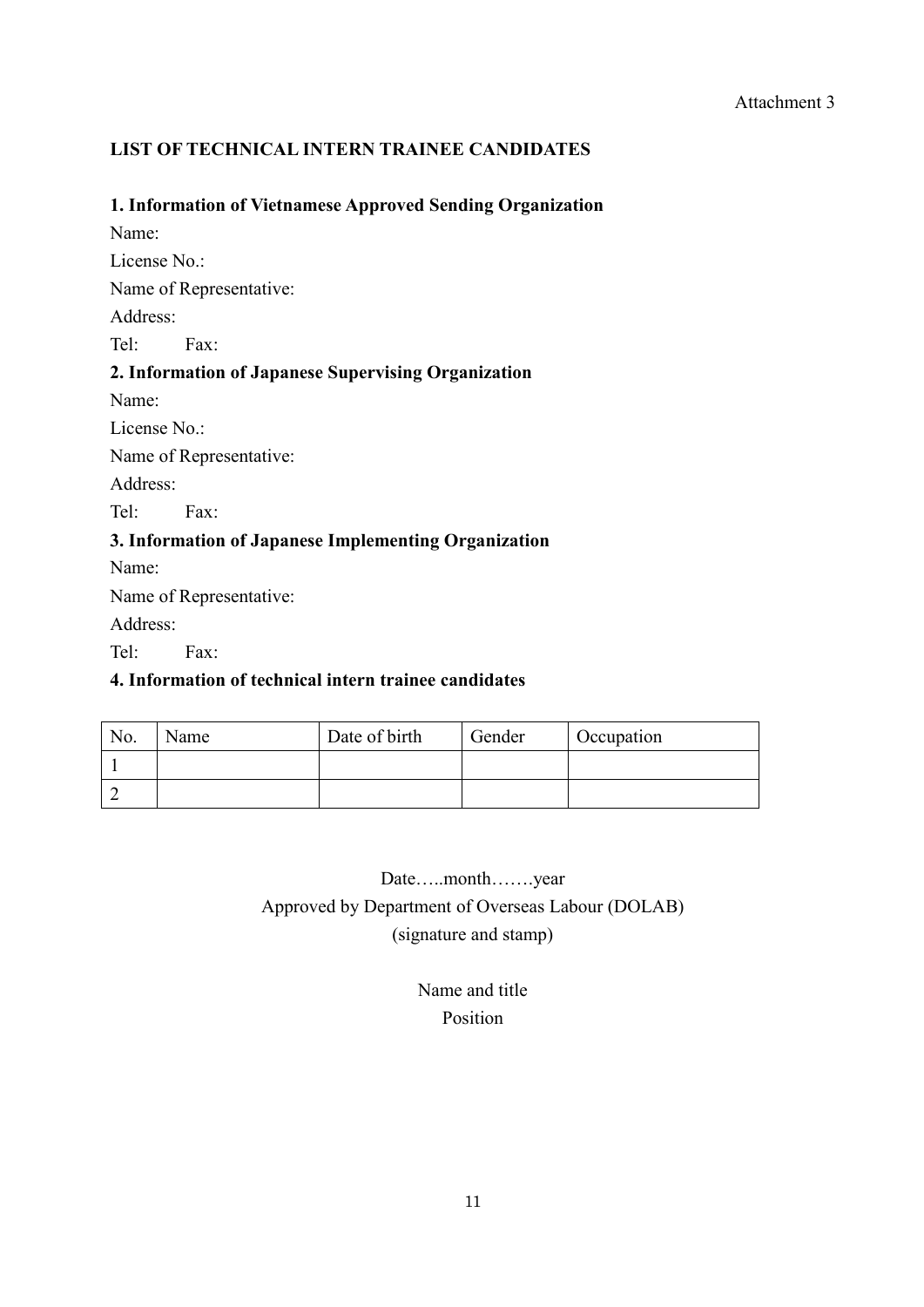### Criteria for the License of Supervising Organizations

Pursuant to the provisions provided for in Article 25 of the Act on Proper Technical Intern Training and Protection of Technical Intern Trainees, an organization must conform to all of the following items in order to obtain the license of supervising organization:

- (1) To be a Japanese nonprofit juridical person as provided for in Article 29 of the Ordinance for Enforcement of the Act on Proper Technical Intern Training and Protection of Technical Intern Trainees (hereinafter referred to as "the Ordinance");
- (2) To have sufficient capability to conduct the supervision business appropriately in accordance with the criteria as provided for in Article 52 of the Ordinance;
- (3) To possess a sufficient financial basis to soundly conduct the supervision business;
- (4) To have taken the necessary measures to properly manage personal information (information about an individual which can identify the specific individual) and to maintain the confidentiality of the implementing organization of the supervising-organization-type technical intern training, etc. and the supervising-organization-type technical intern trainees, etc.;
- (5) To have taken any of the following measures for the purpose of appropriate management of the supervision business;
- (a) Not to compose its officers entirely of persons with a close relationship with the implementing organization of supervising-organization-type technical intern training as provided for in Article 30 of the Ordinance, and to make the composition of the other officers not likely to impede the securing of appropriate operation of the supervision business;
- (b) In addition to auditing by inspectors and persons responsible for auditing the business of the juridical person, to have an audit by a person, who satisfies the requirements as provided for in Article 30 of the Ordinance and does not have a close relationship with the implementing organization of supervising-organization-type technical intern training as provided for in Article 30 of the Ordinance, which audit the performance of duties pertaining to the supervision business by the officers, pursuant to Article 30 of the Ordinance;
- (6) In cases where it intends to receive job applications for supervising-organization-type technical intern training from a person applying to become a supervising-organization-type technical intern trainee through the mediation of a sending organization in a foreign country,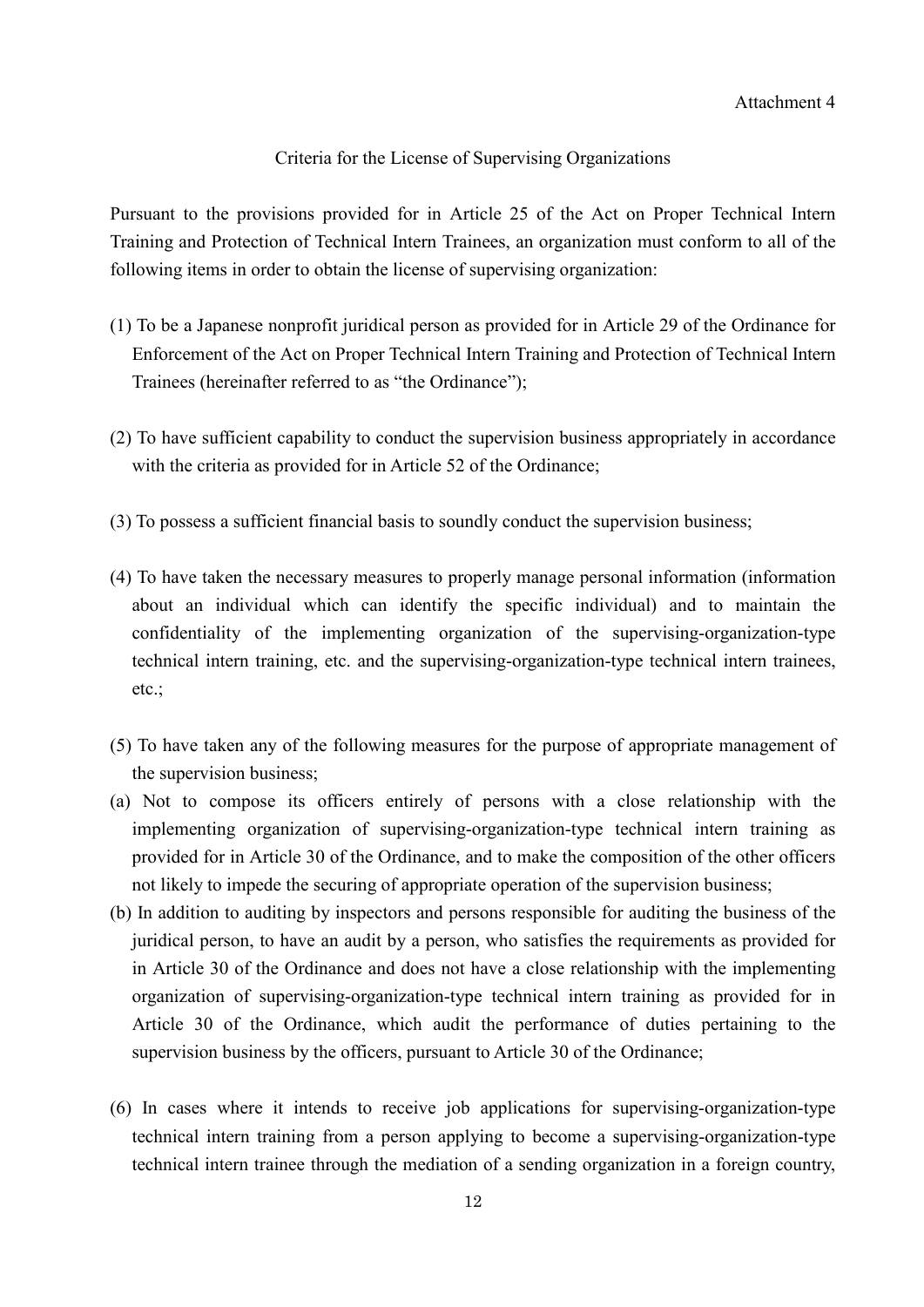to have a contract with the sending organization in a foreign country pertaining to such mediation; and

(7) In addition to the matters provided for in the items (1) to (6) above, to possess the capability to enable it to perform the supervision business appropriately.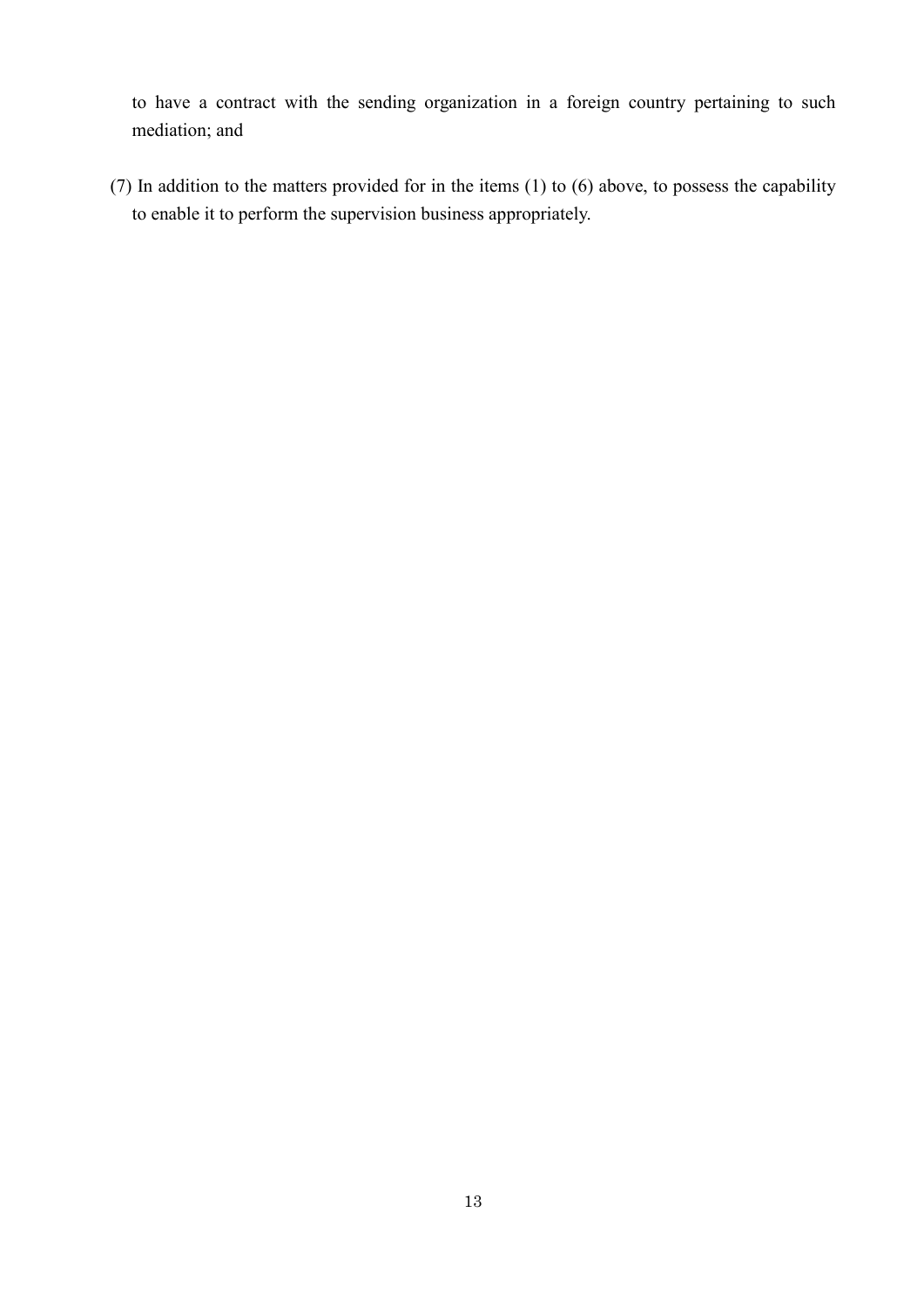### Criteria for Accreditation of the Technical Intern Training Plan

Pursuant to the provisions provided for in Article 9 of the Act on Proper Technical Intern Training and Protection of Technical Intern Trainees, a technical intern training plan must conform to all of the following items in order to have it accredited:

- (1) The skills to be acquired, etc. shall be the ones that would be difficult to acquire in the technical intern trainee's home country.
- (2) The goal and content of the technical intern training shall conform to the criteria provided for in Article 10 of the Ordinance for Enforcement of the Act on Proper Technical Intern Training and Protection of Technical Intern Trainees (hereinafter referred to as "the Ordinance") in accordance with the category of technical intern training;
- (3) The period of the technical intern training shall be a maximum of one year in cases of individual-enterprise-type technical intern training (i) or supervising-organization-type technical intern training (i), or a maximum of two years in cases of individual-enterprise-type technical intern training (ii), individual-enterprise-type technical intern training (iii), supervising organization-type technical intern training (ii) or supervising-organization-type technical intern training (iii);
- (4) The goal has been achieved about the passing of the trade skills test or technical intern training evaluation examination as prescribed in the technical intern training plan for individual-enterprise-type technical intern training (i) or supervising-organization-type technical intern training (i) pertaining to the skills, etc. in each respective technical intern training plan in cases of individual-enterprise-type technical intern training (ii) or supervising-organization-type technical intern training (ii) or the technical intern training plan for individual-enterprise-type technical intern training (ii) or supervising-organization-type technical intern training (ii) pertaining to the skills, etc. in each respective technical intern training plan in cases of individual-enterprise-type technical intern training (iii) or supervising-organization-type technical intern training (iii) have been achieved;
- (5) The evaluation of the skills, etc. which the technical intern trainee has acquired shall be conducted through a trade skills test or technical intern training evaluation examination as provided for in Article 11 of the Ordinance before the completion of the technical intern training;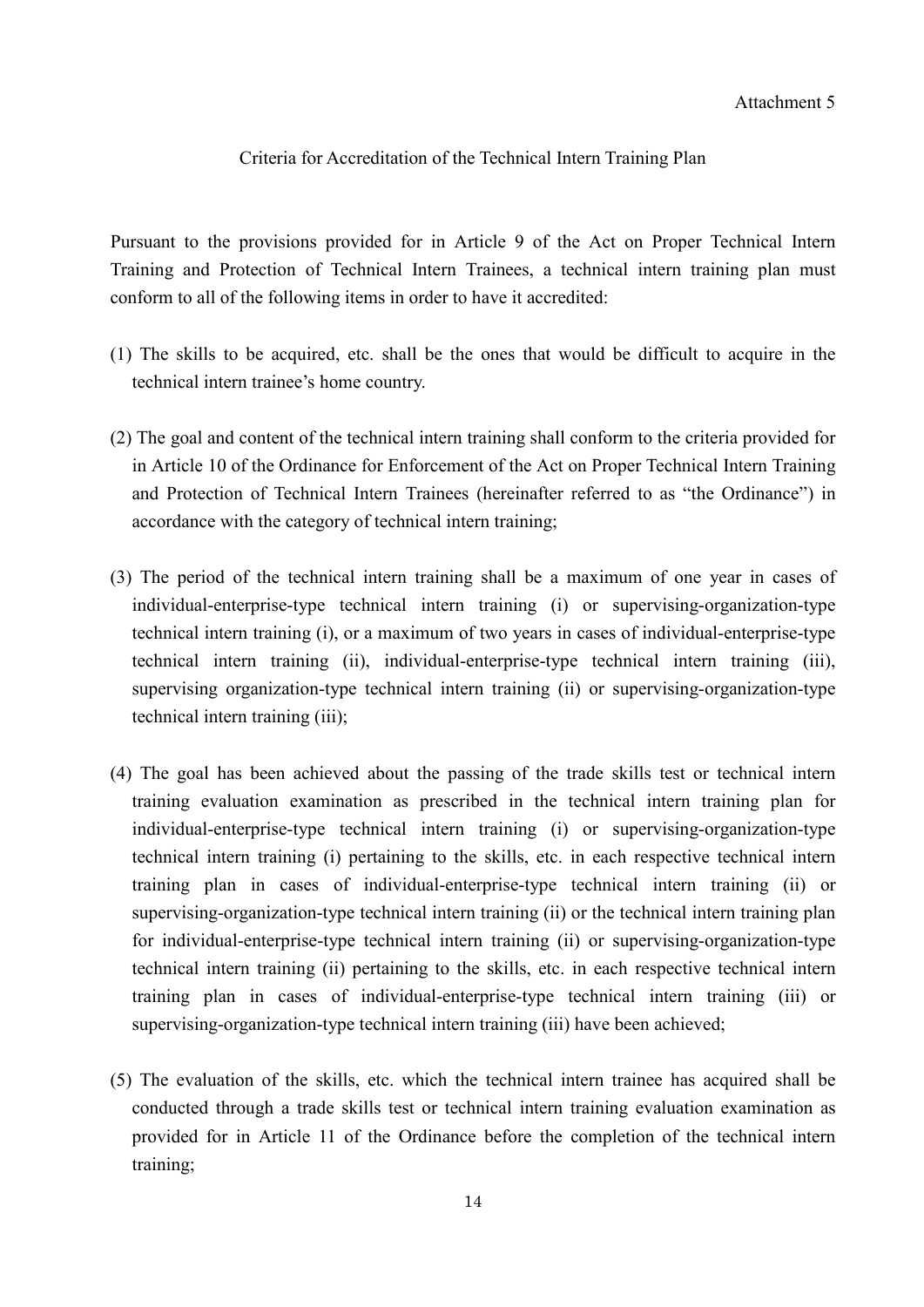- (6) The structure and the equipment of the place of business based on which the technical intern training is to be conducted shall conform to the criteria provided for in Article 12 of the Ordinance;
- (7) A person has been appointed at each place of business as provided for in Article 13 of the Ordinance, responsible for implementation of the technical intern training;
- (8) In cases of supervising-organization-type technical intern training, the applicant shall be subject to supervision of training by a supervising organization (limited to the one which has obtained a license to supervise (limited to that pertaining to general supervising business as prescribed in item (i) of paragraph (1) of Article 23) in cases where the technical intern training plan is for supervising-organization-type technical intern training (iii)), from which it received guidance on preparation of the technical intern training plan;
- (9) Treatment of the technical intern trainees shall conform to the criteria provided for in Article 14 of the Ordinance;
- (10) In cases of individual-enterprise-type technical intern training (iii) or supervising-organization-type technical intern training (iii), the applicant shall conform to the criteria provided for in Article 15 of the Ordinance as an entity with a high standard of capabilities to ensure the acquisition, etc., of the skills, etc.; and
- (11) In cases where the applicant is to conduct technical intern training for multiple technical intern trainees at the same time during the technical intern training period, such number of trainees shall not exceed the number provided for in Article 16 of the Ordinance.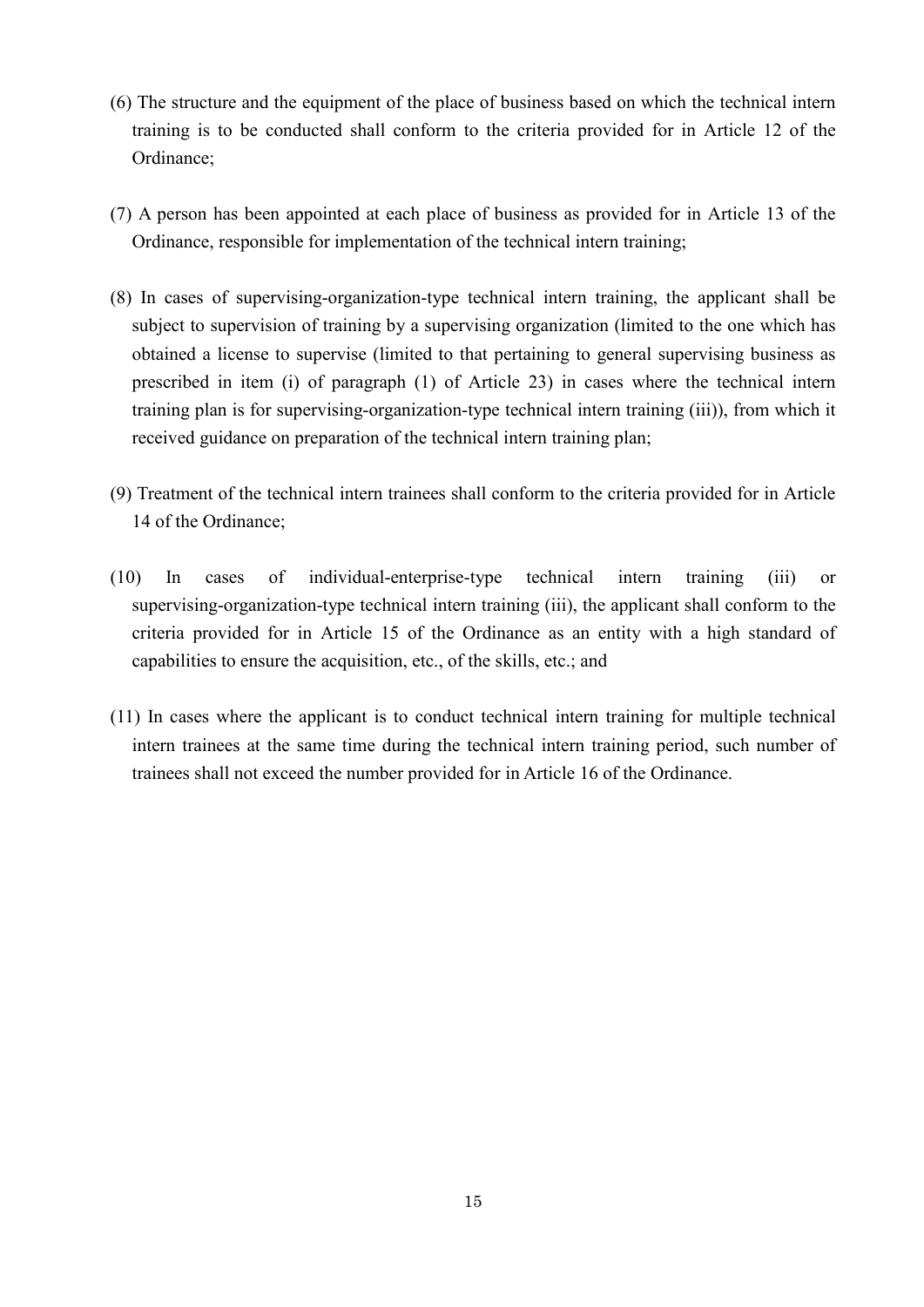Documents to Be Prepared by Public Authority, Sending Organizations and Trainees and Candidates after the Commencement of the Cooperation under the Memorandum of Cooperation

- (1) In terms of application for license to Japanees Supervising Organization, applicants have to submit the following documents which Vietnamese Approved Sending Organization made.
- (a) Written summary of the Vietnamese Approved Sending Organization (\* Reference Form 2-9)
- (b) Written statement of expenses collected by the Vietnamese Approved Sending Organization in Viet Nam (\* Reference Form 2-10)
- (c) Written pledge of the Vietnamese Approved Sending Organization relating to the license for Japanese Supervising Organizations (\* Reference Form 2-11)
- (2) In terms of application for accreditation to technical intern training plan, applicants have to submit the following documents which the Ministry of Viet Nam made
	- (a) List of technical intern trainee candidates issued to the Vietnamese Approved Sending Organization by DOLAB.
- (3) In terms of application for accreditation to technical intern training plan, applicants have to submit the following documents which the Vietnamese Approved Sending Organization made.
	- (a) Written pledge of the Vietnamese Approved Sending Organization on accreditation of the technical intern training plan (\* Reference Form 1-10)
	- (b) Contract for the agreement pertaining to the technical intern training entered into by the technical intern trainee and the Vietnamese Approved Sending Organization.
	- (c) Written statement of expenses paid in Viet Nam relating to preparations for the technical intern training (\* Reference Form 1-21) (\* With the signature of a technical intern trainee)
- (4) In terms of application for accreditation to technical intern training plan, applicants have to submit the following documents which trainee candidates made.
	- (a) Curriculum vitae of the technical intern trainee (\* Reference Form 1-3)
	- (b) Written declaration of the technical intern trainee (\* Reference Form 1-20)
	- (c) Written explanation of important matters relating to treatment during the period of the technical intern training (\* Reference Form 1-19) (\* With the signature of a explainer)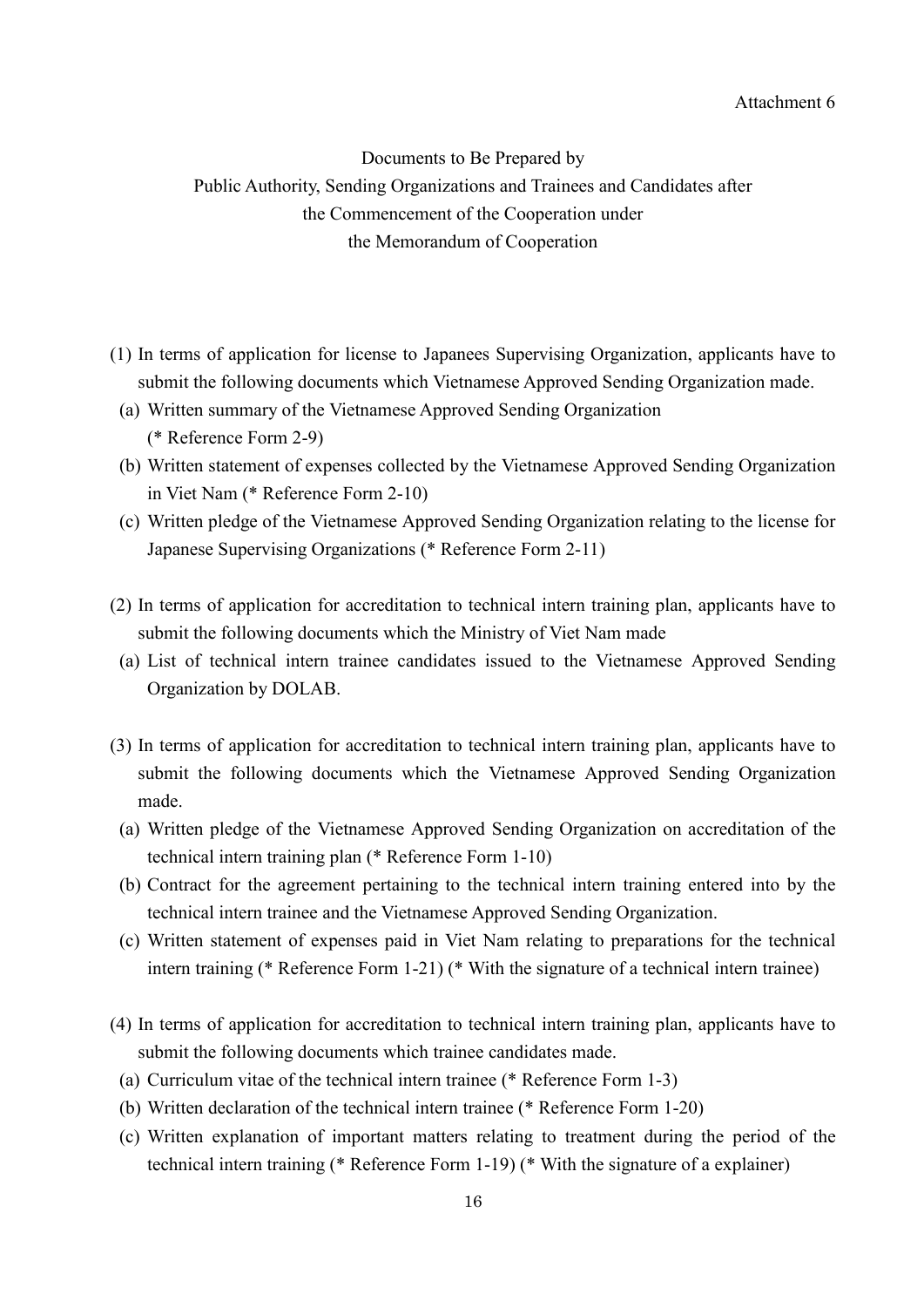- (5) In terms of application for accreditation to technical intern training plan, applicants have to submit the following documents which Vietnamese preparatory organizations (organizations which concern preparation of trainee candidates in Viet Nam (excluding the Vietnamese Approved Sending Organization which send the trainees)), if any, made.
	- (a) Written summary and written pledge of the preparatory organization in Viet Nam (\* Reference Form 1-13)
		- ※ 'Reference Form' means the model of document provided by the Ministry of Japan.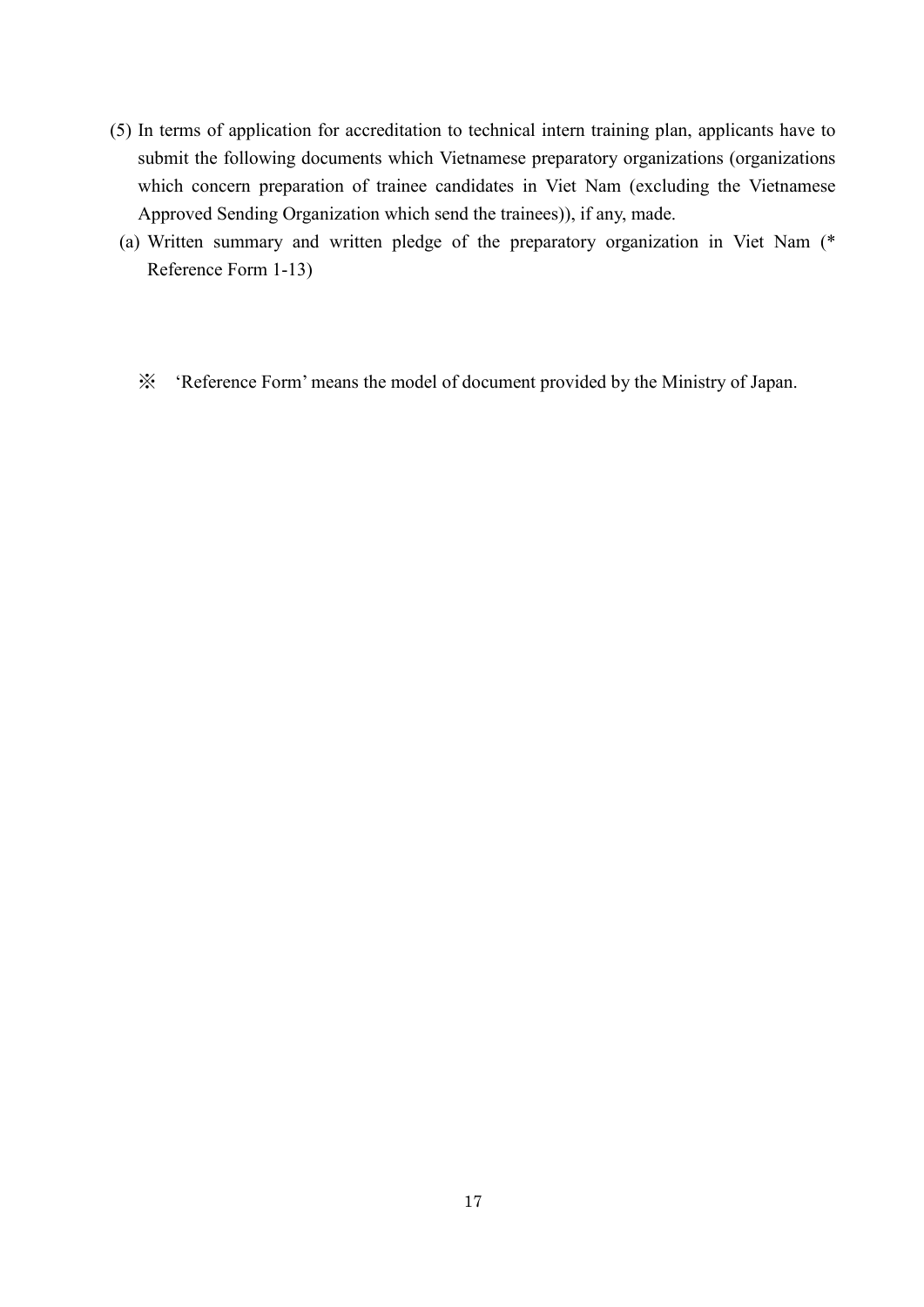### Revocation of the License for Supervising Organizations

Pursuant to the provisions provided for in Article 37 of the Act on Proper Technical Intern Training and Protection of Technical Intern Trainees (hereinafter referred to as "the Act"), the competent ministers of Japan may revoke the license to supervise if a supervising organization falls under any of the following items:

- (1) It is deemed that the supervising organization no longer conforms to any of the items of paragraph (1) of Article 25 of the Act;
- (2) The supervising organization falls under one of the items of Article 26 of the Act (excluding item (ii), item (iii), and item  $(v)$  (c) and (d));
- (3) The supervising organization has violated the conditions attached to the license to supervise pursuant to the provisions of Article 30, paragraph (1) of the Act;
- (4) The supervising organization has violated the provisions of the Act or the provisions of laws relating to immigration or labor which are provided for by a Cabinet Order, or an order or disposition based on these provisions; and
- (5) It has committed a wrongful or significantly unjust act with regard to the laws or regulations related to immigration or labor.
- \* When a supervising organization is found to have received any money which is not regarded as fees for supervision from any relevant person in relation to technical intern training including sending organizations, the license to supervise will be revoked. Further, pursuant to the provisions provide for in Article 111 of the Act, such act will be subject to imprisonment with work for not more than 6 months or a fine of not more than 300,000 yen.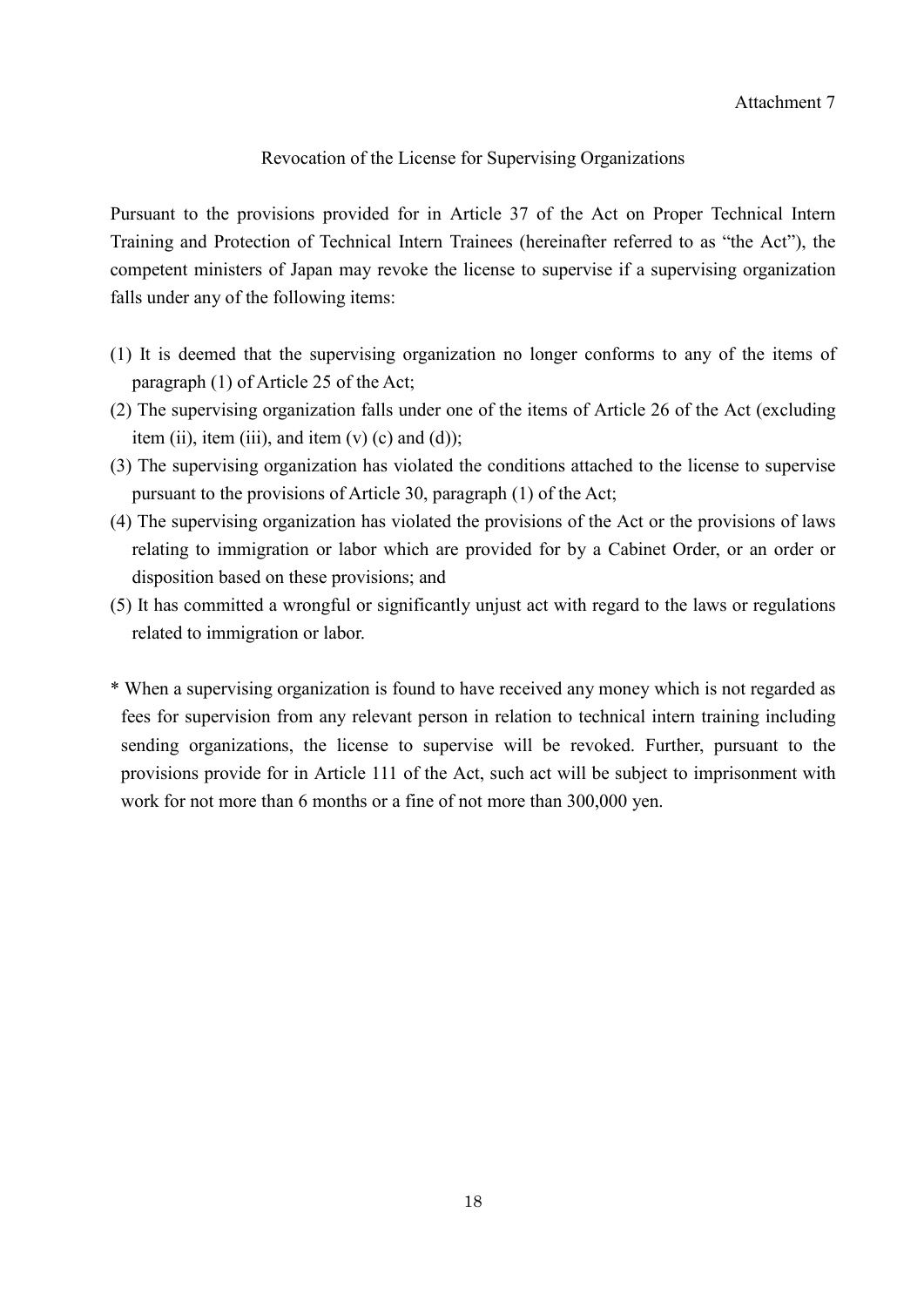### Revocation of Accreditation of the Technical Intern Training Plan

Pursuant to the provisions provided for in Article 16 of the Act on Proper Technical Intern Training and Protection of Technical Intern Trainees (hereinafter referred to as "the Act"), the competent ministers of Japan may revoke the accreditation of the technical intern training plan in cases falling under any of the following items:

- (1) The competent ministers deem that the implementing organization is deemed to have not conducted the technical intern training in accordance with the accredited plan;
- (2) The competent ministers deem that the accredited plan is not deemed to conform to any of the items of Article 9 of the Act;
- (3) The implementing organization has come to fall under one of the items of Article 10 of the Act;
- (4) The implementing organization has omitted to give a report or to submit or present books or records pursuant to the provisions of paragraph (1), Article 13 of the Act, has given a false report or submitted or presented false books or records, or has not given an answer or has given a false answer to questions pursuant to the provisions of the same paragraph, or refused, interfered with or evaded an inspection pursuant to the provisions of the same paragraph;
- (5) The implementing organization has made a false report or submitted or presented false books or records in response to a request from OTIT to make the report or submit or present books or records pursuant to the provisions of paragraph (1), Article 14 of the Act, or has given a false answer to questions asked by OTIT's staff pursuant to the provisions of the same paragraph
- (6) The implementing organization has violated the order prescribed under the provisions paragraph (1), Article 15 of the Act;
- (7) The implementing organization has committed a wrongful or significantly unjust act with regard to laws or regulations related to immigration or labor; and
- (8) The applicant or preparatory organization in Viet Nam (in cases pertaining to supervising-organization-type technical intern training, the applicant, supervising organization, intermediating sending organization or foreign preparatory organization), in connection with the technical intern training which the technical intern trainee, etc. is to engage in while in Japan, has entered into a contract that stipulates penalties with regard to non-performance of a contract pertaining to the technical intern training or a contract which otherwise expects the transfer of undue money or other property with any other people.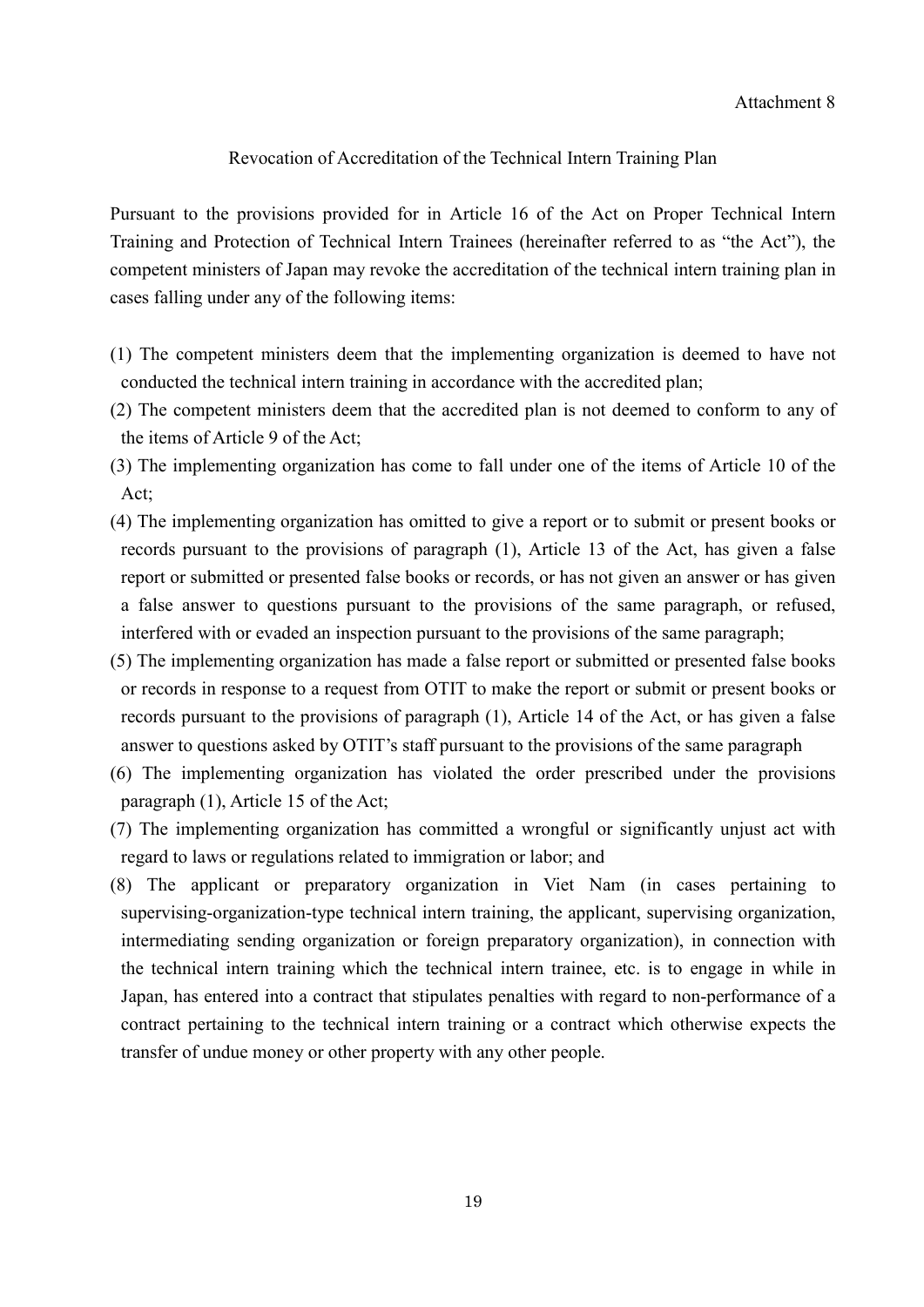#### Standards of Treatment of Technical Intern Trainees

The applicant of individual-enterprise-type technical intern training, or the applicant or the supervising organization of supervising-organization-type technical intern training must conform to the following standards of treatment of technical intern trainees:

- (1) To secure appropriate accommodation for the technical intern trainee;
- (2) To take measures to enable the technical intern trainee (i) to concentrate on their post-entry lectures through the payment of an allowance or some other method;
- (3) In cases of supervising-organization-type technical intern training, to ensure that such trainee will not be made to directly or indirectly pay for the expenses collected as supervision fees pursuant to the provisions of paragraph (2), Article 28 of the Act on Proper Technical Intern Training and Protection of Technical Intern Trainees (applicable to the applicant or the supervising organization of supervising-organization-type technical intern training only);
- (4) With regard to the expenses to be paid regularly by the technical intern trainee regardless of whether they are food expenses, accommodation expenses or other expenses, to have the technical intern trainee sufficiently understand the contents of the meals, accommodation facilities and other benefits to be provided in exchange for the expenses, to reach an agreement with the trainee about such conditions and to ensure that the amount of the expenses is equivalent to the actual expenses or is otherwise an appropriate amount; and
- (5) To pay the travel expenses required for the trainee's return to home country after the conclusion of the technical intern training (applicable to the applicant of individual-enterprise-type technical intern training or the supervising organization of supervising-organization-type technical intern training only). In case an application for technical intern training (iii) of a technical intern trainee (ii) is submitted during the period of his/her technical intern training (ii), to pay the travel expenses required for his/her travel to Japan prior to the technical intern training (iii) (applicable to the applicant of individual-enterprise-type technical intern training or the supervising organization of supervising-organization-type technical intern training which makes the technical intern trainee (iii) engage in the technical intern training (iii) only).